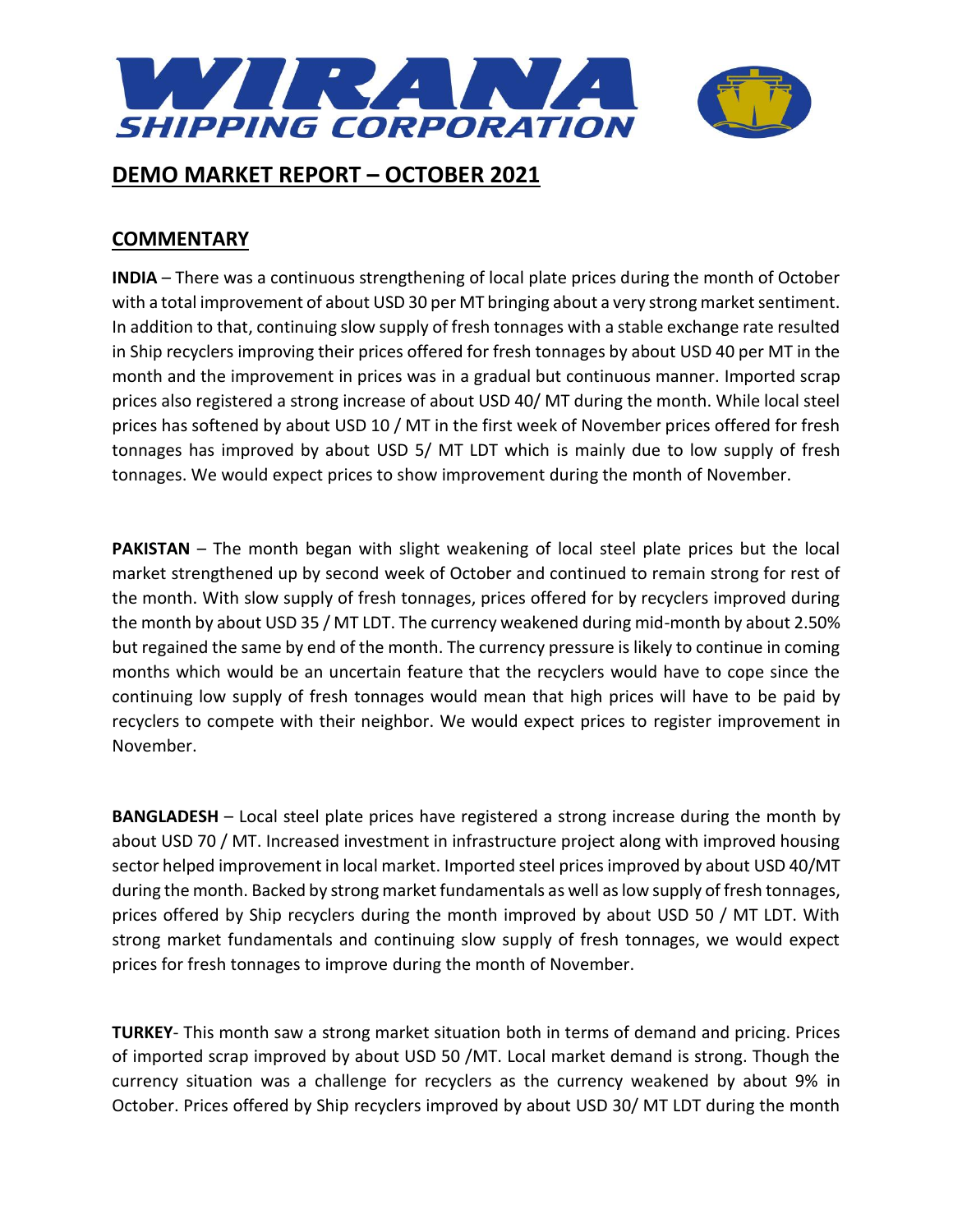

of October. Considering low supply of fresh tonnages along with strong market, we would expect prices to register a marginal improvement in November.

**CHINA** – With effect from 1.1.2019, China has stopped accepting any foreign flagged ship for recycling as per directives from Government. Breakers now can only recycle local ships from China.

**SUPPLY** – Tanker continued to be the major source of supply during the month due to a weak freight market being experienced. Lower supply of fresh tonnages continued during the month.

**OUTLOOK FOR NOVEMBER –** With low supply of fresh tonnages expected to continue along with strong global demand for steel, we would expect to see continuity of strong pries being offered for recycling units with a possibility to improve during the month of November. There are also expectations that the tanker market would improve in first quarter of 2022 which would psychologically add pressure on ship recyclers to procure the units for next year too since the supply may further diminish.

| <b>Type</b> | <b>Name of Vessel</b>   | <b>Built</b> | <b>DWT</b> | <b>LDT</b> | <b>Price</b> | <b>Remarks</b>            |
|-------------|-------------------------|--------------|------------|------------|--------------|---------------------------|
| Dredger     | Asan Ho                 | 1992         | GRT3233    | 3152       | 345          | As is Batam               |
| <b>LPG</b>  | Pilatus 15              | 1986         | 1114       | 808        | 600          | Alang                     |
| P/C/F       | Sassnitz                | 1989         | 3100       | 9805       |              | Aliaga                    |
| Pass/       |                         |              |            |            |              |                           |
| <b>RORO</b> | St. Leo the Great       | 1992         | 3520       | 7245       | 400          | As is Philipines          |
| Pass/RORO   | Mahabbah                | 1972         | 1965       | 6414       | 515          | As is UAE                 |
| Pass/RORO   | Masarrah                | 1977         | 1945       | 5705       | 515          | As is UAE                 |
| Passenger   | Century Harmony         | 1994         | 7180       | 30612      |              | Alang                     |
| Reefer      | Lake Glory              | 1982         | 6395       | 4480       |              | Ctg                       |
| Tanker      | Aris                    | 2001         | 38695      | 11442      | 585          | As is UAE                 |
| Tanker      | Asian Glory             | 1997         | 10345      | 3413       |              | As is Batam               |
| Tanker      | Astrov Russkiy          | 1985         | 7199       | 2396       | 658          | Ctg                       |
| Tanker      | <b>Bunga</b>            | 2000         | 73096      | 13034      |              | Alang                     |
|             |                         |              |            |            |              | Alang, HKC - Sold as is   |
|             |                         |              |            |            |              | NY/Philadelphia, Solid SS |
| Tanker      | <b>Chemical Pioneer</b> | 1968         | 35489      | 12269      | 515          | 308T, Cladded SS 110T     |
| Tanker      | De Sing Jin             | 2002         | 5000       | 2603       |              | Ctg                       |

#### **MAIN DEMOLITION SALES DATA FOR OCTOBER 2021**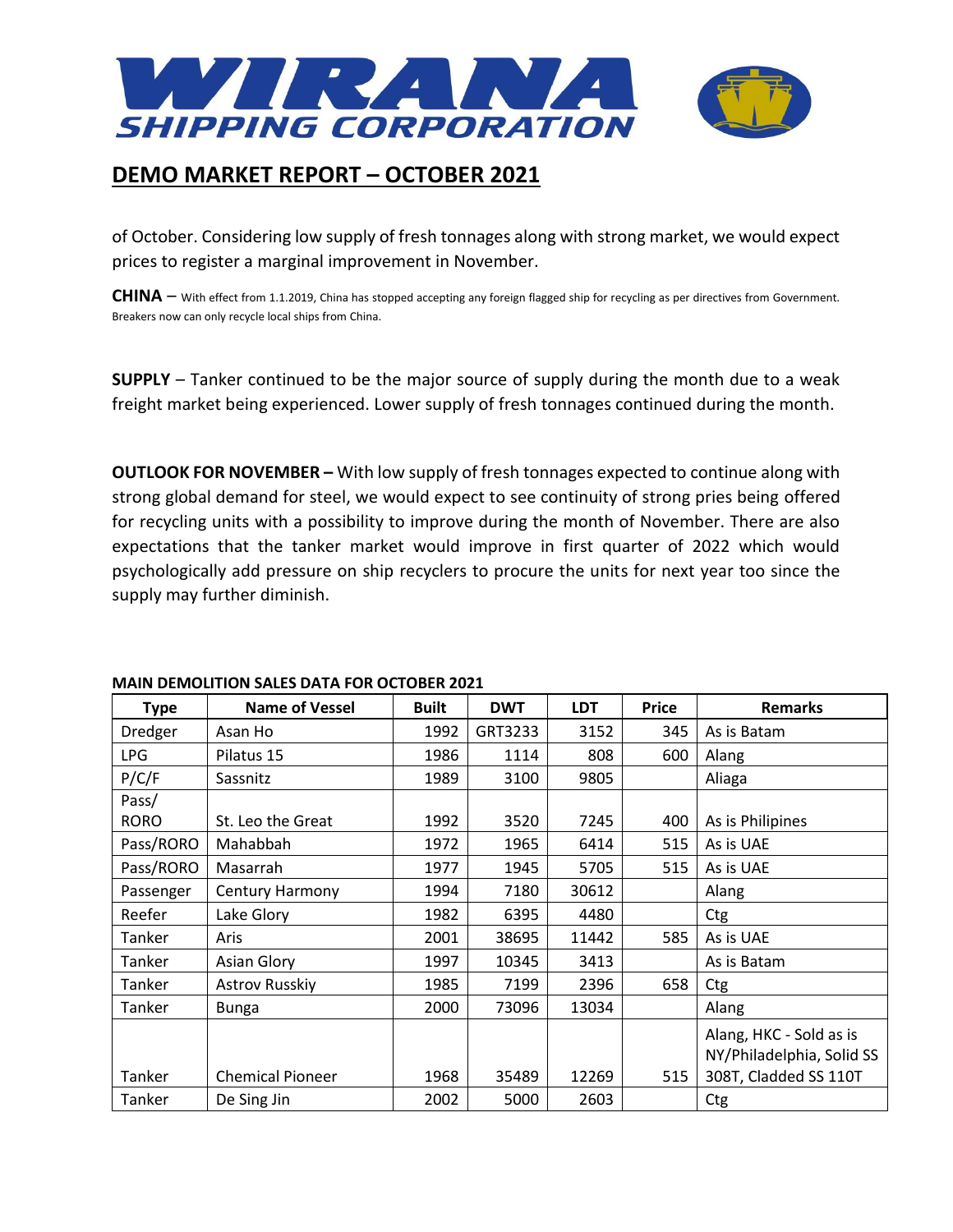

| <b>Type</b> | <b>Name of Vessel</b> | <b>Built</b> | <b>DWT</b> | <b>LDT</b> | <b>Price</b> | <b>Remarks</b>             |
|-------------|-----------------------|--------------|------------|------------|--------------|----------------------------|
| Tanker      | Duruca                | 1993         | 6999       | 2717       |              | Alang                      |
|             |                       |              |            |            |              | Ctg, Previous sale in Sept |
| Tanker      | <b>EM Longevity</b>   | 2000         | 306324     | 46657      |              | failed                     |
| Tanker      | Explorindo 1          | 2001         | 35751      | 8554       |              | Ctg                        |
| Tanker      | Gulf Glow I           | 1979         | 4999       |            |              | Gadani                     |
| Tanker      | Hai Soon 29           | 1993         | 3309       |            |              | Ctg                        |
| Tanker      | Heng Long             | 1997         | 99999      | 16209      |              | Ctg                        |
| Tanker      | Jal Pari              | 1998         | 8821       | 2998       | 985          | Alang, High Solid SS       |
| Tanker      | Karen Knutsen         | 1999         | 153617     | 25865      |              | Alang, HKC                 |
| Tanker      | Melati Satu           | 1997         | 32127      | 10211      |              | Alang                      |
| Tanker      | Muskie                | 1993         | 70296      | 13842      | 630          | Alang, HKC                 |
| Tanker      | Pacific Bravery I     | 1999         | 68967      | 12497      |              | Gadani                     |
|             |                       |              |            |            |              | As is Colombo, High SS     |
| Tanker      | Pelican               | 1999         | 11915      | 4234       | 942          | content                    |
| Tanker      | Saga Wave             | 1991         | 47062      | 10510      | 595          | Alang, HKC                 |
| Tanker      | Sedna                 | 1992         | 2641       | 1048       |              | Ctg                        |
| Tanker      | Sonangol Girassol     | 2000         | 159057     | 23313      | 618          | <b>HKC</b>                 |
| Tanker      | Sonangol Luanda       | 2000         | 159178     | 23192      | 618          | <b>HKC</b>                 |
| Tanker      | Tiina Two             | 1992         | 9103       | 2762       | 955          | Alang, High SS content     |
|             |                       |              |            |            |              | Alang, As is Port          |
|             |                       |              |            |            |              | Elizabeth, HKC, Incl 730   |
| Tanker      | Umnenga I             | 1999         | 105401     | 18009      | 578          | <b>MT Bunkers</b>          |
| Tanker      | Wall Eye              | 2003         | 70296      | 13842      | 627          | Alang, HKC                 |
| Tanker      | Zara 17               | 1979         | 2294       | 1180       |              | Alang                      |

### **STATISTICS**

### **VESSELS AND QUANTITY LDT BEACHED IN INDIAN SUBCON – IN OCTOBER 2021, 2020, 2019**

|      | <b>INDIA</b> |          | <b>BANGLADESH</b> |            | <b>PAKISTAN</b> |            |
|------|--------------|----------|-------------------|------------|-----------------|------------|
|      | Vessel       | LDT - LT | Vessel            | $LDT - LT$ | Vessels         | $LDT - LT$ |
| 2021 | 21           | 131,370  | 19                | 147,359    | 14              | 164,452    |
| 2020 | 16           | 116,413  | 22                | 290,189    | 20              | 113,955    |
| 2019 | 15           | 155,067  | 21                | 160,753    | 01              | 1,179      |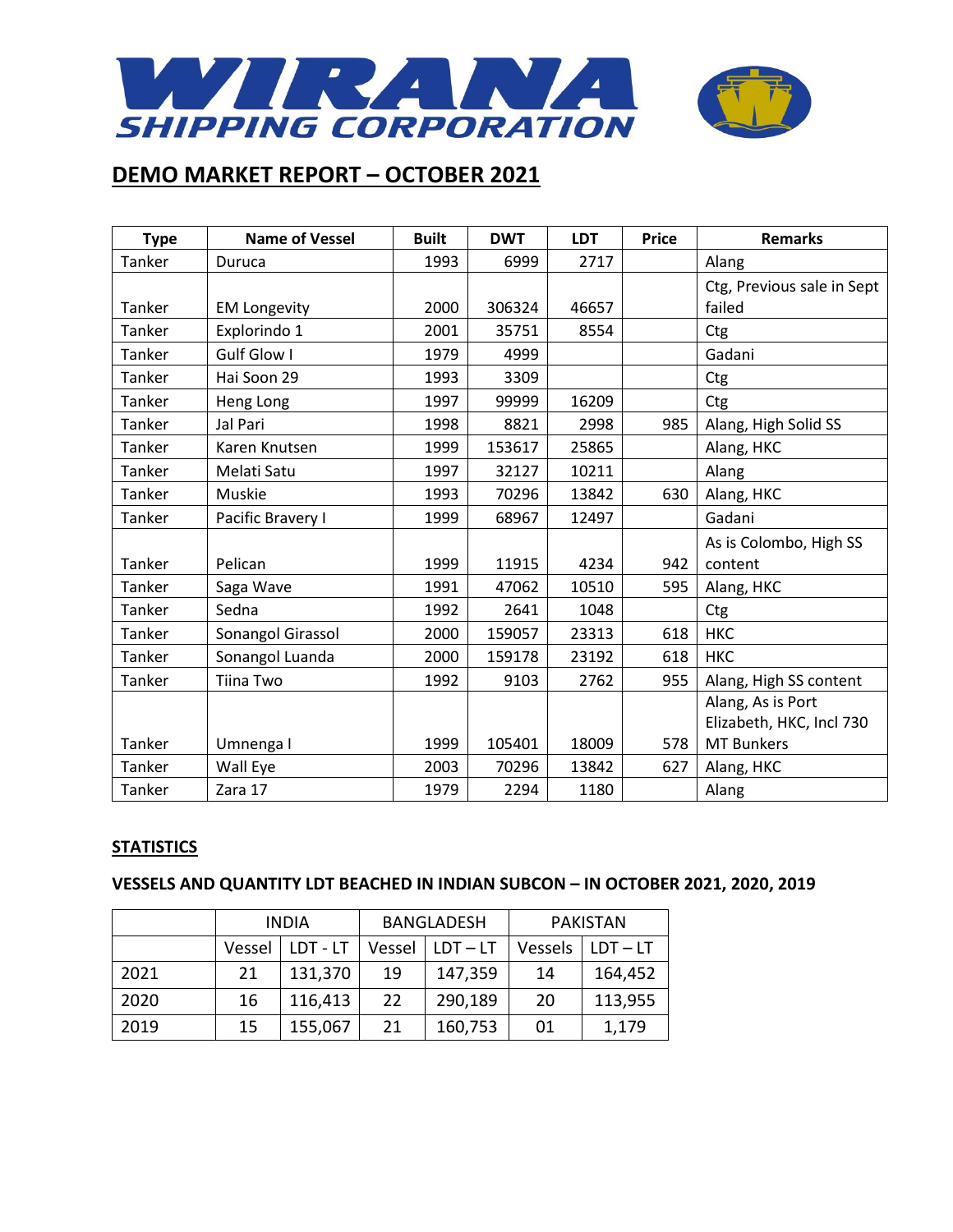

### **VESSELS AND QUANTITY LDT BEACHED IN INDIAN SUBCON – JANUARY TO OCTOBER 2021, 2020, 2019**

|      | <b>INDIA</b> |           | <b>BANGLADESH</b> |            | <b>PAKISTAN</b> |            |
|------|--------------|-----------|-------------------|------------|-----------------|------------|
|      | Vessel       | LDT - LT  | Vessel            | $LDT - LT$ | Vessels         | $LDT - LT$ |
| 2021 | 175          | 1,256,776 | 216               | 2,110,876  | 118             | 988,279    |
| 2020 | 150          | 1,500,803 | 118               | 1,581,667  | 78              | 618,977    |
| 2019 | 159          | 1,311,119 | 200               | 2,132,734  | 29              | 93,730     |

### **Indicative Price Levels for end of October in Current Year Vs Previous Years**

| India | Year     | DRY             |          |           | WET    |
|-------|----------|-----------------|----------|-----------|--------|
|       |          | Cape $/$ Pm $x$ | Handymax | Container | Tanker |
|       | Oct 2021 | 590             | 580      | 655       | 615    |
|       | Oct 2020 | 355             | 345      | 385       | 375    |
|       | Oct 2019 | 355             | 350      | 395       | 390    |
|       | Oct 2018 | 420             | 405      | 465       | 430    |

#### **Indicative Price Levels for end of October in Current Year Vs Previous Years**

| <b>Bangla</b><br>desh | Year     |                 | <b>DRY</b> |           | WET    |
|-----------------------|----------|-----------------|------------|-----------|--------|
|                       |          | Cape $/$ Pm $x$ | Handymax   | Container | Tanker |
|                       | Oct 2021 | 610             | 600        | 630       | 630    |
|                       | Oct 2020 | 365             | 355        | 375       | 380    |
|                       | Oct 2019 | 395             | 365        | 405       | 405    |
|                       | Oct 2018 | 450             | 430        | 475       | 470    |

#### **Indicative Price Levels for end of October in Current Year Vs Previous Years**

| Pakist | Year     |                       | DRY |           | <b>WET</b> |
|--------|----------|-----------------------|-----|-----------|------------|
| an     |          |                       |     |           |            |
|        |          | Cape / Pmx   Handymax |     | Container | Tanker     |
|        | Oct 2021 | 610                   | 600 | 620       | 630        |
|        | Oct 2020 | 385                   | 375 | 385       | 395        |